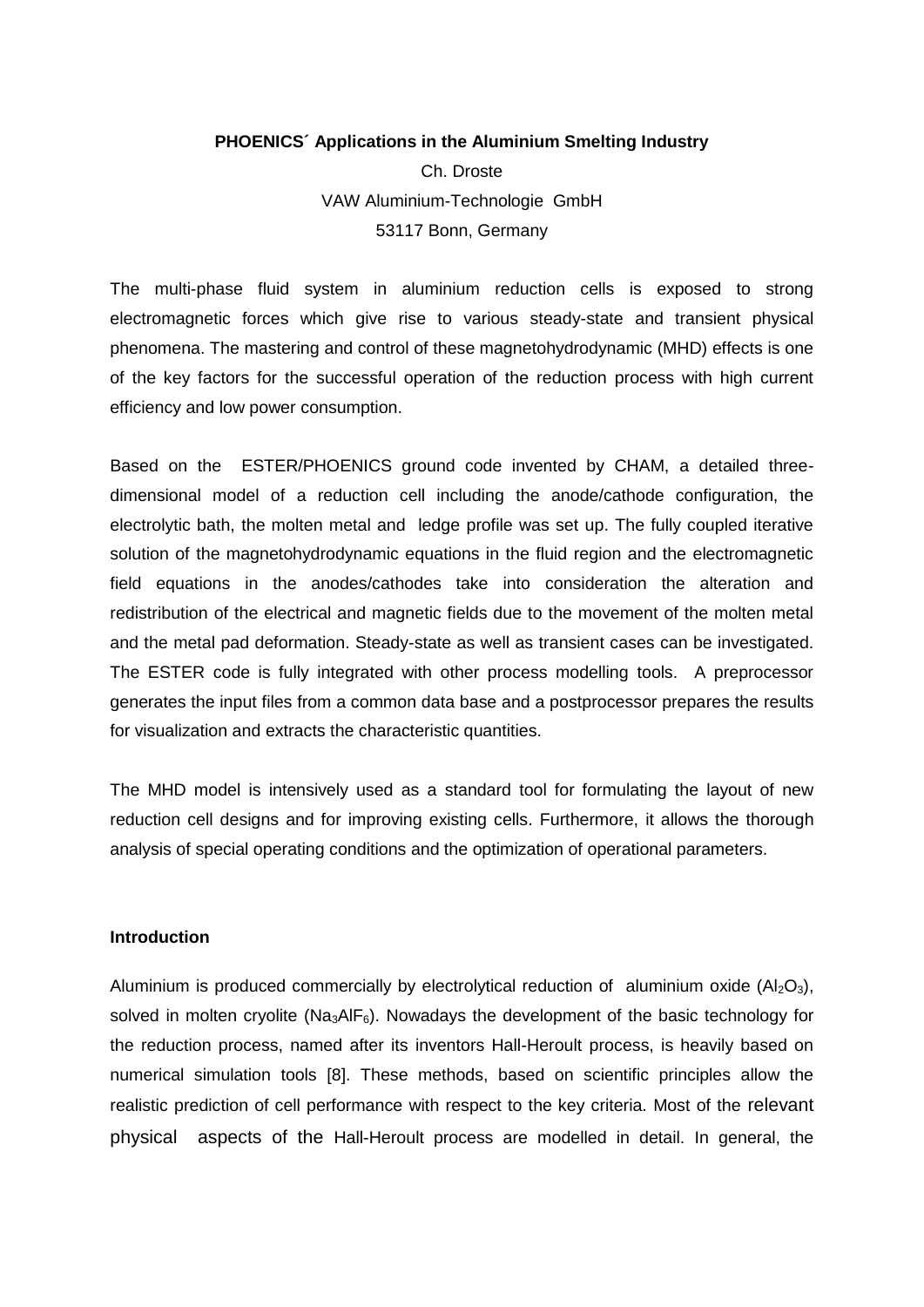

Figure 1: Cross-section of a alumina reduction cell – schematic drawing

mathematical models have to deal with two essential topics, namely thermoelectrics and magnetohydrodynamics. For the numerical simulation of the magnetohydrodynamics of the Hall-Heroult process CHAM introduced in 1982 an add-on to PHOENICS called ESTER, which stands for Electrolytic Smelter, c.f. [1]. The code was completely rewritten for PHOENICS 1.4 in 1987.

Especially for the prediction of steady-state phenomena ESTER has proven to be a valuable tool. For several years an extension of ESTER is part of VAW Aluminium-Technologies simulation package for the elaboration of concepts for improving cell performance [8]. Results of a steady-state ESTER simulation are presented.

ESTER has also been applied to the simulation of interfacial waves in reduction cells, c. f. [2, 3, 4]. But the significance of these results for improving cell performance was minor. A much better understanding of the mechanisms generating MHD instabilities, accompanied by interfacial waves, could be gained from a linear stability analysis [5,6] instead of a *brute force* solution of the time dependent Navier-Stokes equations. It could be shown that to first order the occurrence of MHD instabilities does not depend on nonlinear convection phenomena.

Promising is a combined application of ESTER and the linear MHD stability. The coupling of both methods was used to optimise the operation of a reduction cell [7]. The basic ideas with emphasis on the involved ESTER simulations are explained.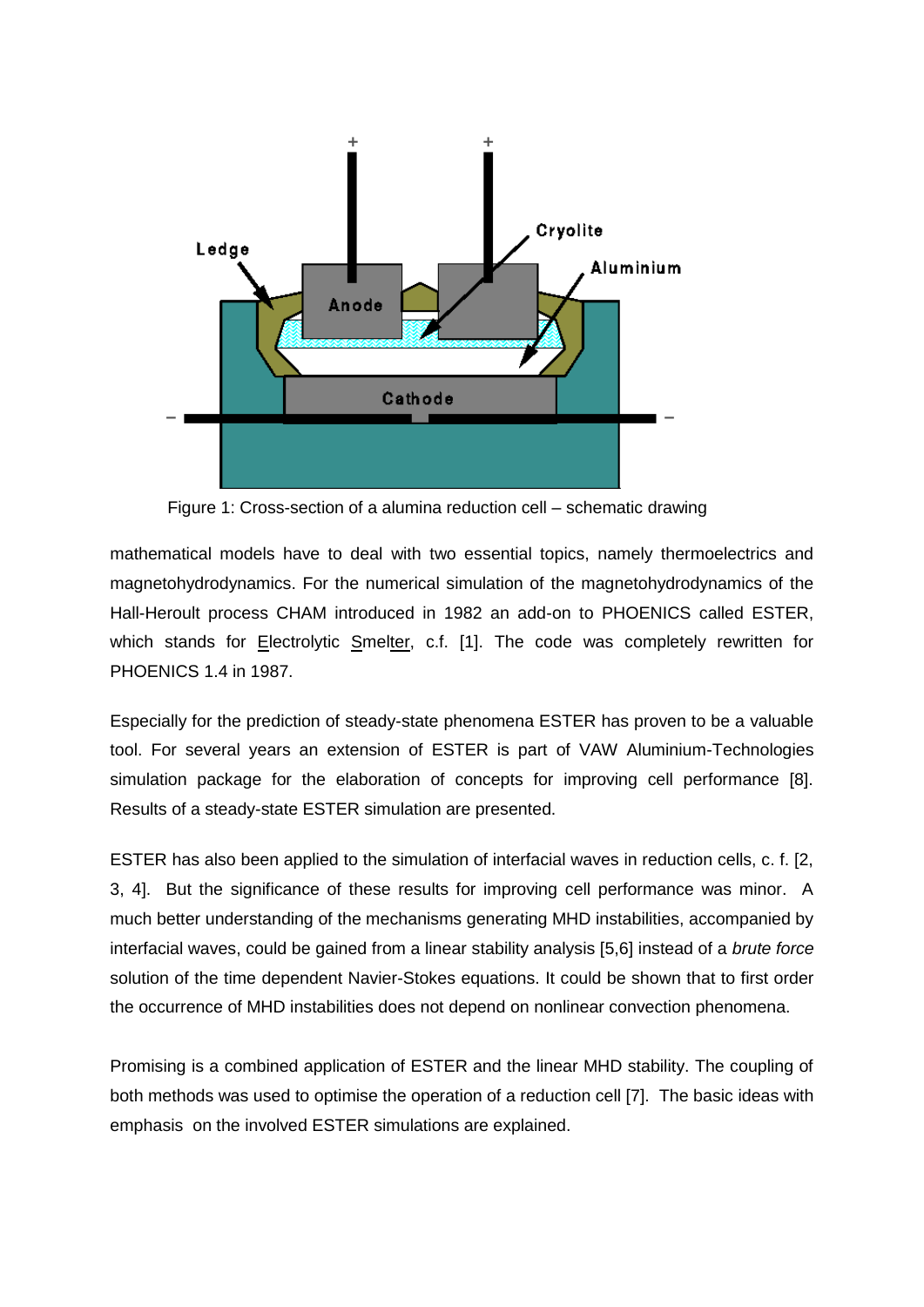

Figure 2: Simulation model of a reduction cell

# **Physical phenomena and mathematical description**

The construction principle of a electrolytic cell is shown schematically in Fig. 1. Two liquid layers, the molten metal and the electrolyte (bath) floating on top of the metal are enclosed in a steel shell. The bottom is built by preformed carbon cathodes and insulating lining material. The side of the cell are covered by a ledge of frozen electrolyte. Carbon anodes are dipped into the electrolyte. Aluminium oxide (alumina) is feed to the electrolyte at regularly time intervals. The oxygen ions of the solved alumina are discharged electrolytically at the anodes accompanied by consumption of the anode carbon and generation of  $CO<sub>2</sub>$ . The aluminium, formed at the metal/bath interface, accumulates at the bottom from where it is tapped periodically. The surface of the molten metal acts as the cathode. The metal height is in the range of 15-25 cm, the height of the electrolyte layer beneath the anodes (anode-cathode distance) is of the order of 5 cm.

For the reduction process a D.C. current of several 100,000 A is used. On the way form the anodes to the cathodes the current crosses both liquid layers. Around 50 % of the energy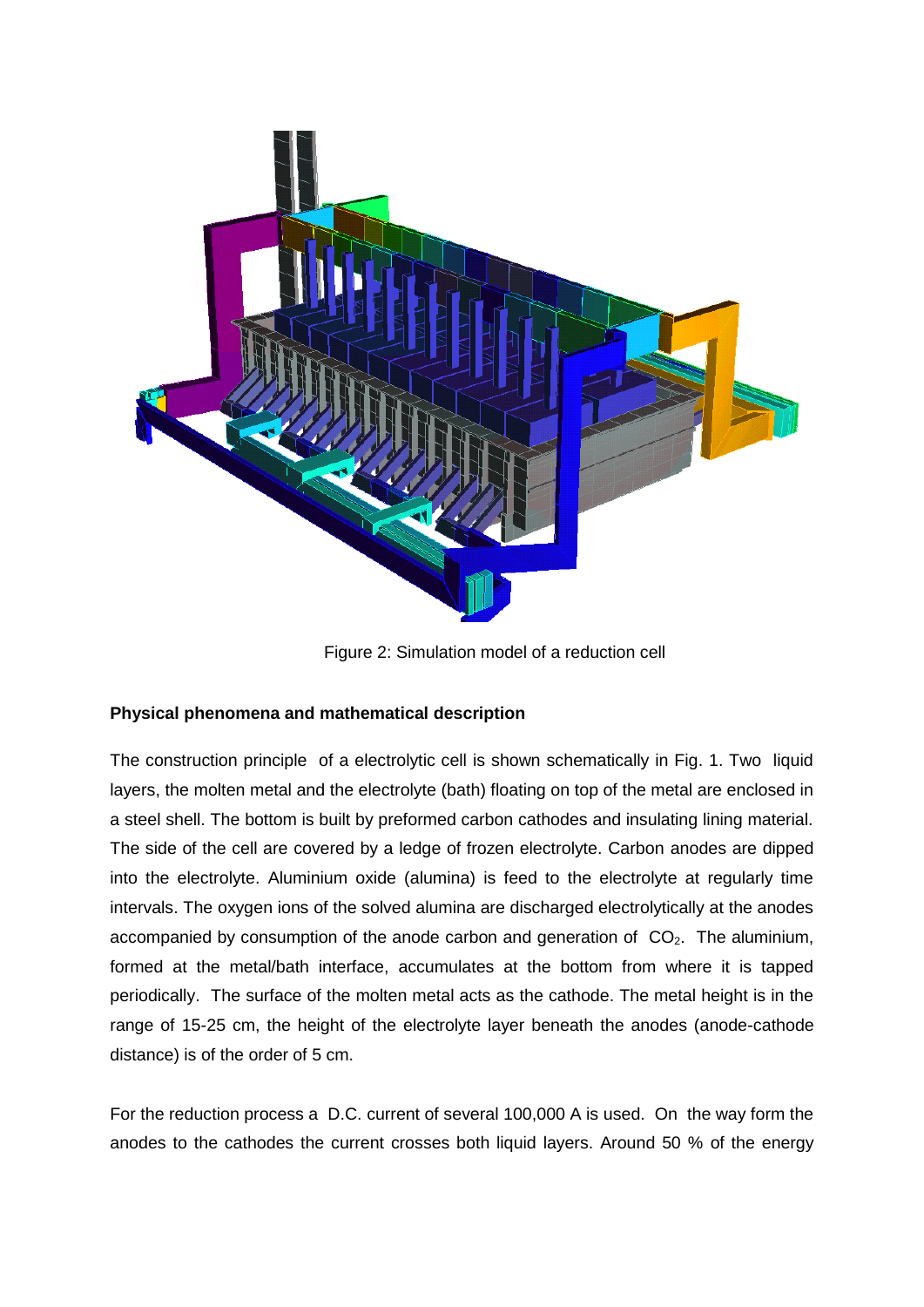input is used for decomposing of alumina and 50 % for maintaining the process temperature of 950-970 °C by Joule heating. Multiple anodes and cathodes are arranged in a cell. Depending on the plant layout 150-250 cells are connected in series. The current from one cell to the other is conducted via aluminium busbars. A simulation model of a reduction cell including busbars is shown in Fig. 2.

The electrical currents of the external busbars as well as the current in the cell are accompanied by strong magnetic fields. Electromagnetic forces (*Lorentz forces*) arise from the interaction between magnetic fields and the current distribution in the cell. Due to the low electrical conductivity of the bath and the high electrical conductivity of the molten metal there is a jump of the electrical field at the metal/bath interface. Whereas the current in the bath is mainly vertical directed, additional horizontal currents appear in the metal layer. This results in a discontinuity of the forces at the metal/bath interface.

The *Lorentz forces* cause the following steady-state and transient MHD phenomena in reduction cells:

- Steady-State fluid flow of the electrolyte
- Steady-State fluid flow of the molten metal
- Steady-State deformation of the metal/bath interface
- Different types of MHD Instabilities, i. e. interfacial waves

Whereas the steady-state phenomena are always present, MHD instabilities occur in some special situations, e. g. after anode change or metal tapping. High MHD-stability, moderate metal and bath velocities, a feasible flow pattern, low vertical velocity gradients between molten metal and bath and a flat metal/bath interface are the secrets of good cell performance with a high current efficiency and a low energy consumption. By optimising the magnetic fields with the aid of a particular arrangement of the busbars these conditions can be achieved to a certain amount.

The most relevant aspects for the simulation of the MHD phenomena described above are included in ESTER:

- 3-D reduction cell geometry
- two layered liquids
- free surface flow (unknown interface contour)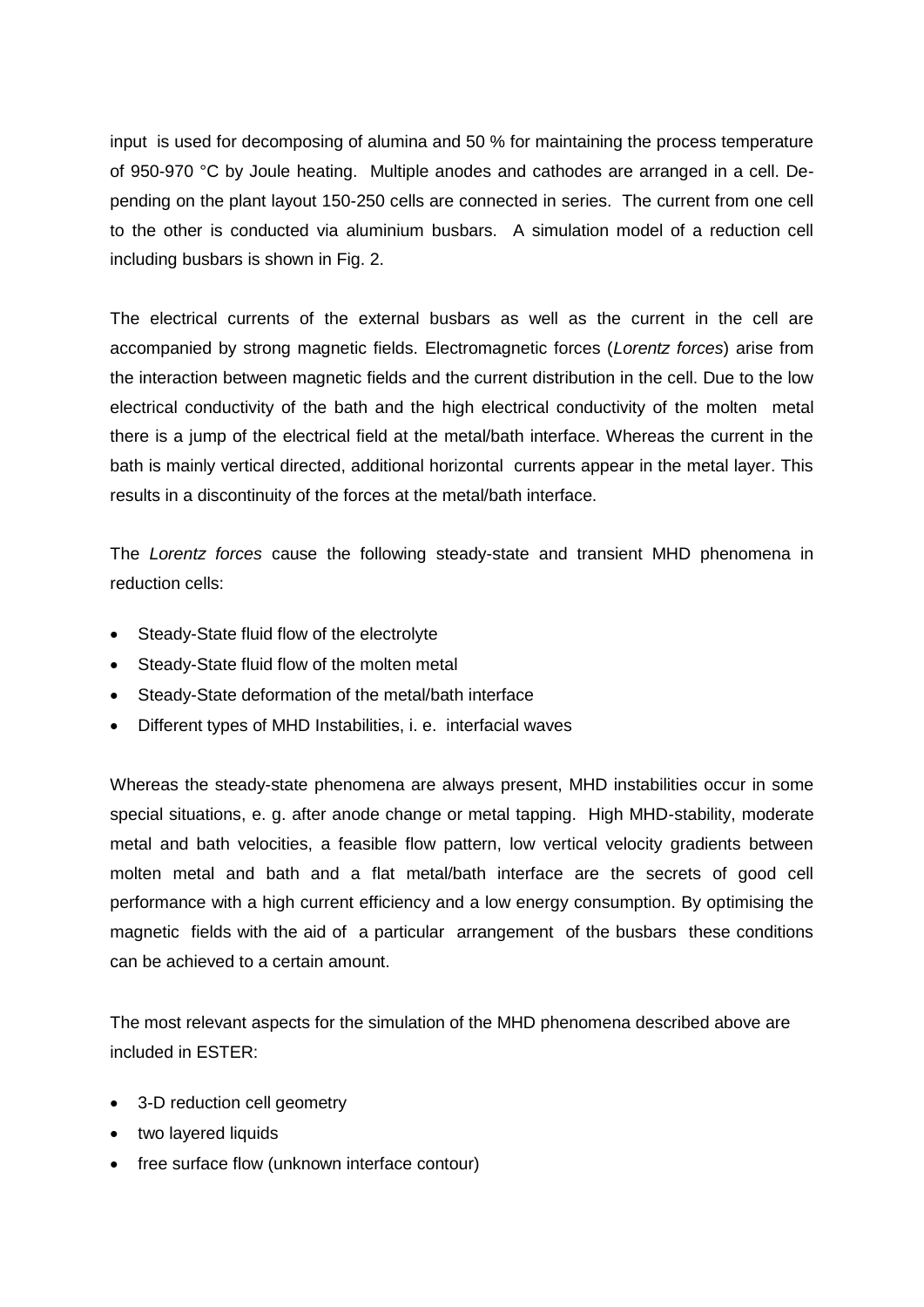simultaneous solution of the constitutive equations for fluid flow and electrical current distribution

The full 3D geometry including the two liquids, the side ledge and the anode configuration is approximated in Cartesian co-ordinates. The anodes and the side ledge are modelled by volume porosities. The fluid motion for each liquid layer is described by the *Navier-Stokes* equation

$$
\rho \frac{\partial u}{\partial t} + \rho (uv)u = -\nabla P + \mu \Delta u + \rho g + F
$$

including the *Lorentz force*

$$
\mathring{F} = \mathring{j}x\mathring{B}
$$

resulting from the electrical current density *j*  $\mathsf{p}$ and the magnetic induction *B*  $\mathsf{p}$ .

A floating grid in combine with an interface tracking method is used to determine the sharp interface between the bath and the molten metal from the condition of no net momentum-flux across the metal/bath interface.

The current distribution in the cell itself depends on the motion of the metal and of the shape of the metal/bath interface. The motion of the liquid metal in the presence of a magnetic field generates induced currents whereas the metal/bath interface determines the precise distribution of the electrical resistivity  $\sigma$  in the cell. The *Poisson* equation is solved

$$
\nabla(\sigma\nabla\zeta)=S
$$

for the electric potential  $\zeta$  in the cell and hence for the electric current distribution  $\int$  $\mathsf{p}$ . This potential equation is derived from the *Maxwell equations* under the assumption of *Ohm's* law  $\ddot{\mathbf{p}}$   $\mathbf{p}$   $\mathbf{p}$   $\mathbf{p}$ 

$$
\mathop{\mathcal{F}}_{j} = -\sigma \nabla \mathop{\mathcal{F}}_{j} + \sigma \mathop{\mathcal{U}}_{k} \times \mathop{\mathcal{B}}_{j}
$$

including induced currents (Faraday's law)

$$
\mathop{!}P_{j_{ind}} = \mathop{\sigma \hspace{-0.00em}l \hspace{-0.05em}l} \nolimits^O \times B
$$

which define the source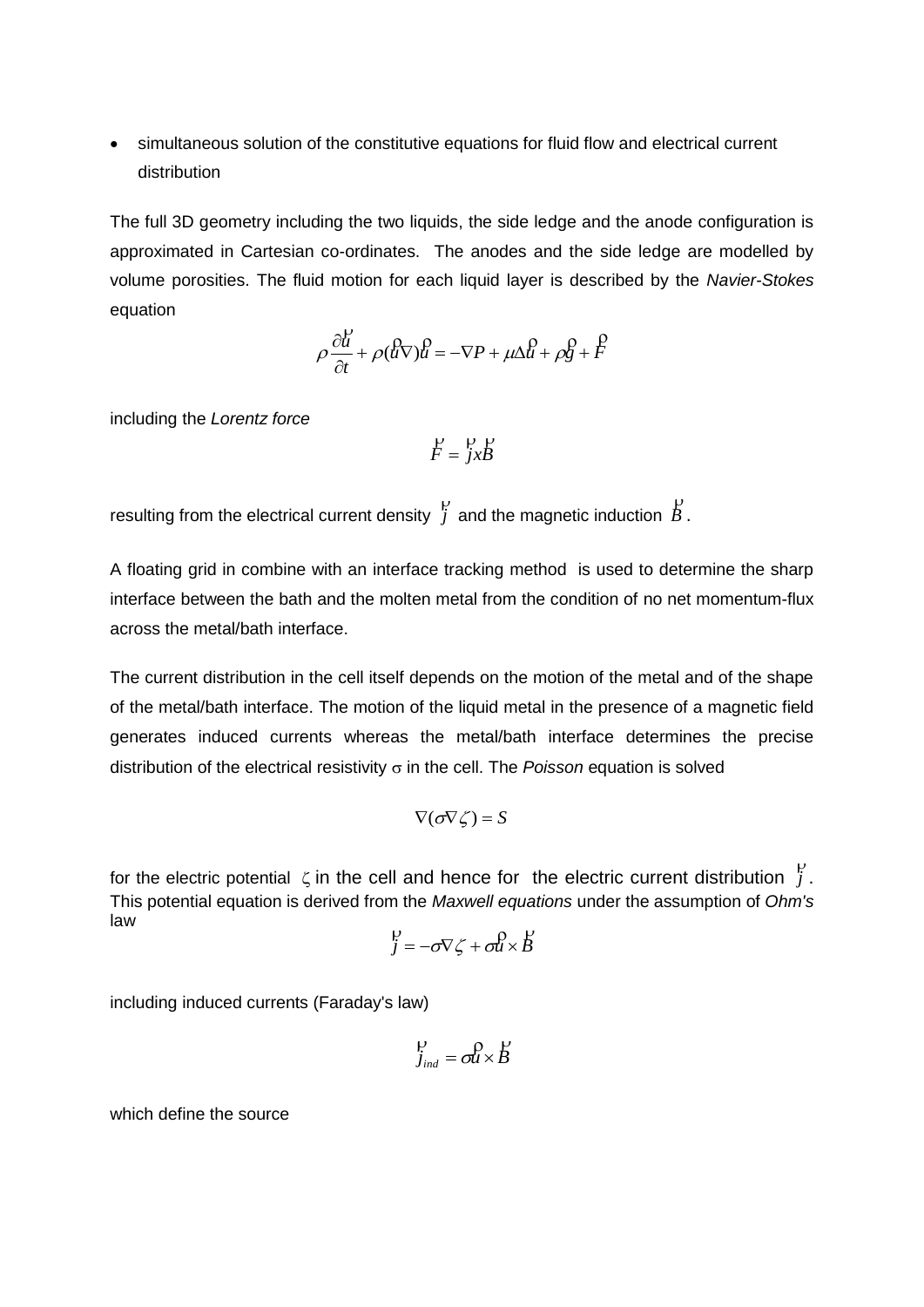$$
S = \nabla(\partial u \times \overset{\omega}{B})
$$

of the *Poisson* equation.

The magnetic fields due to the induced currents  $j_{_{ind}}$  $\mathsf{P}$ are not taken into account in the original ESTER code.

It is obvious that fluid flow and electrical current distribution depend in a rather complex way on each other. Both effects have to be solved self-consistently. The effects of temperature gradients in the fluids (buoyancy) are neglected because in general they are small. Thermal phenomena, however, are included in this model via the geometry of the side ledge of frozen bath as geometric boundary for the solution domain. An option to take into account gasdriven phenomena is also implemented in ESTER.

### **Modifications and Extensions of ESTER**

In general the original ESTER code underestimates the occurring velocities. We traced this problem back to the treatment of the boundary conditions at blocked cells (anodes, side ledge). The results were improved by modifying the convection as well as the diffusion coefficients across fluid and blocked regions in Ground, group 8.8 and 8.9.

A major shortcoming of ESTER is, that it does not allow for the specification of individual anode currents. As already mentioned the anodes are consumables. Normally one anode is replaced each day. Because the current pick-up of a new set anode is rather slow, the anode current distribution can be very irregular. We therefore have modified the treatment of the potential equation in the anode region. As an additional input option an anode current distribution can now be passed to ESTER. In a similar manner the solution domain for the electrical potential equation was extended with regard to the cathode configuration.

Also an option for recalculation of the magnetic field was added. The algorithm, based on the law of *Biot-Savart*, calculates the update to the magnetic fields due to the deviations between the initially guessed current distribution (on which the magnetic field that is used as input is based on) and the appearing current distribution. This option is used in cases where strong inhomogeneous currents are expected.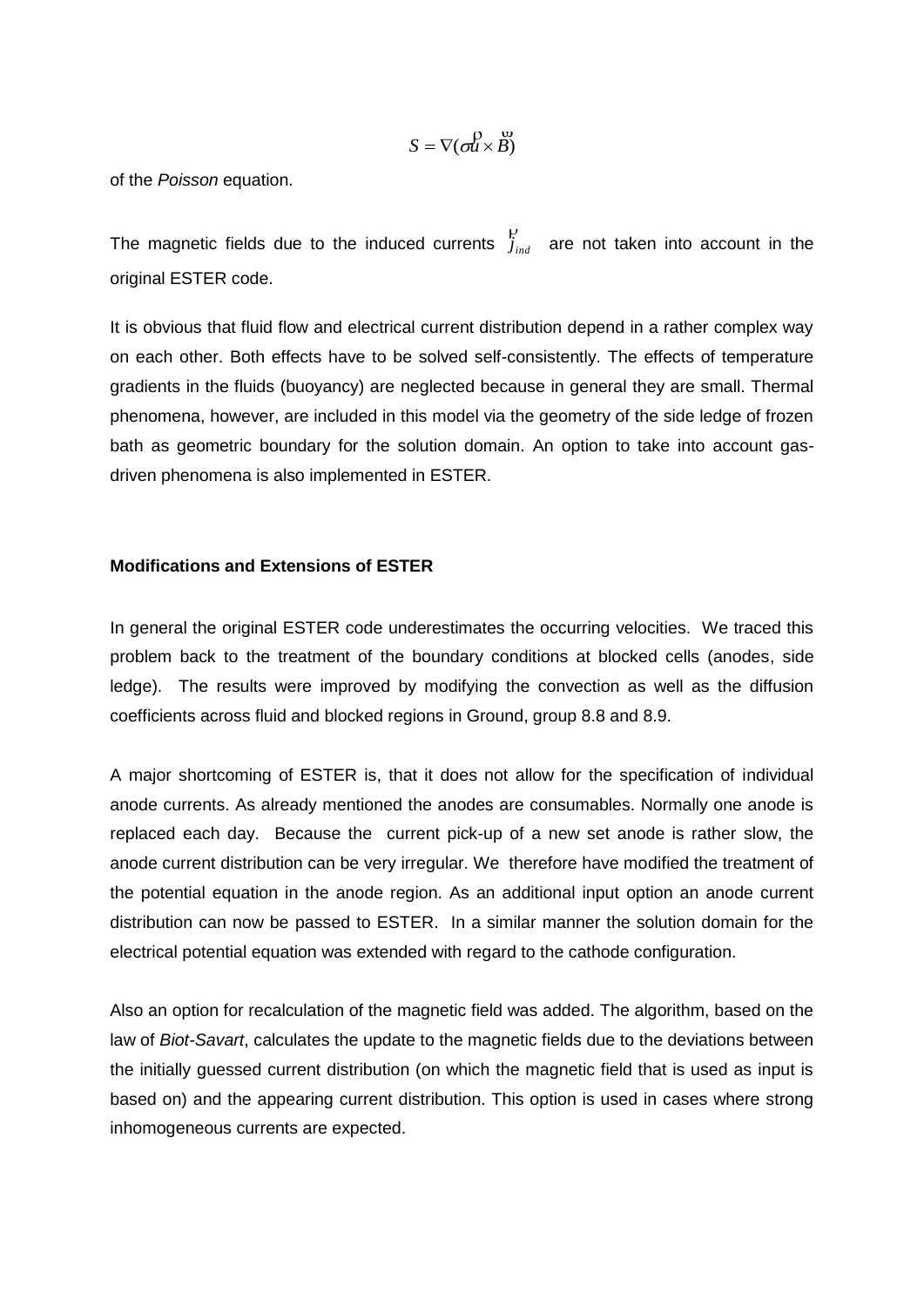

Figure 3: Lorentz forces in the metal and bath, pressure distribution across metal/bath interface

# **Applications**

In the framework of the simulation tools of VAW Aluminium-Technology, the basic steps in analysing the MHD properties of a reduction cell are as follows [8]:

- Setting up of the geometry
- Network analysis for determination of the current distribution in the busbars
- Calculation of the magnetic field including ferromagnetic steel parts
- Steady-state MHD simulation of the liquids in the cell using ESTER
- MHD-Stability analysis by linear methods

All the calculations are done on the basis of a single input file. The essence of the input file is a parametric description of the cell geometry. Control parameters and material properties are also specified in this file. The input data for the different programs are deduced automatically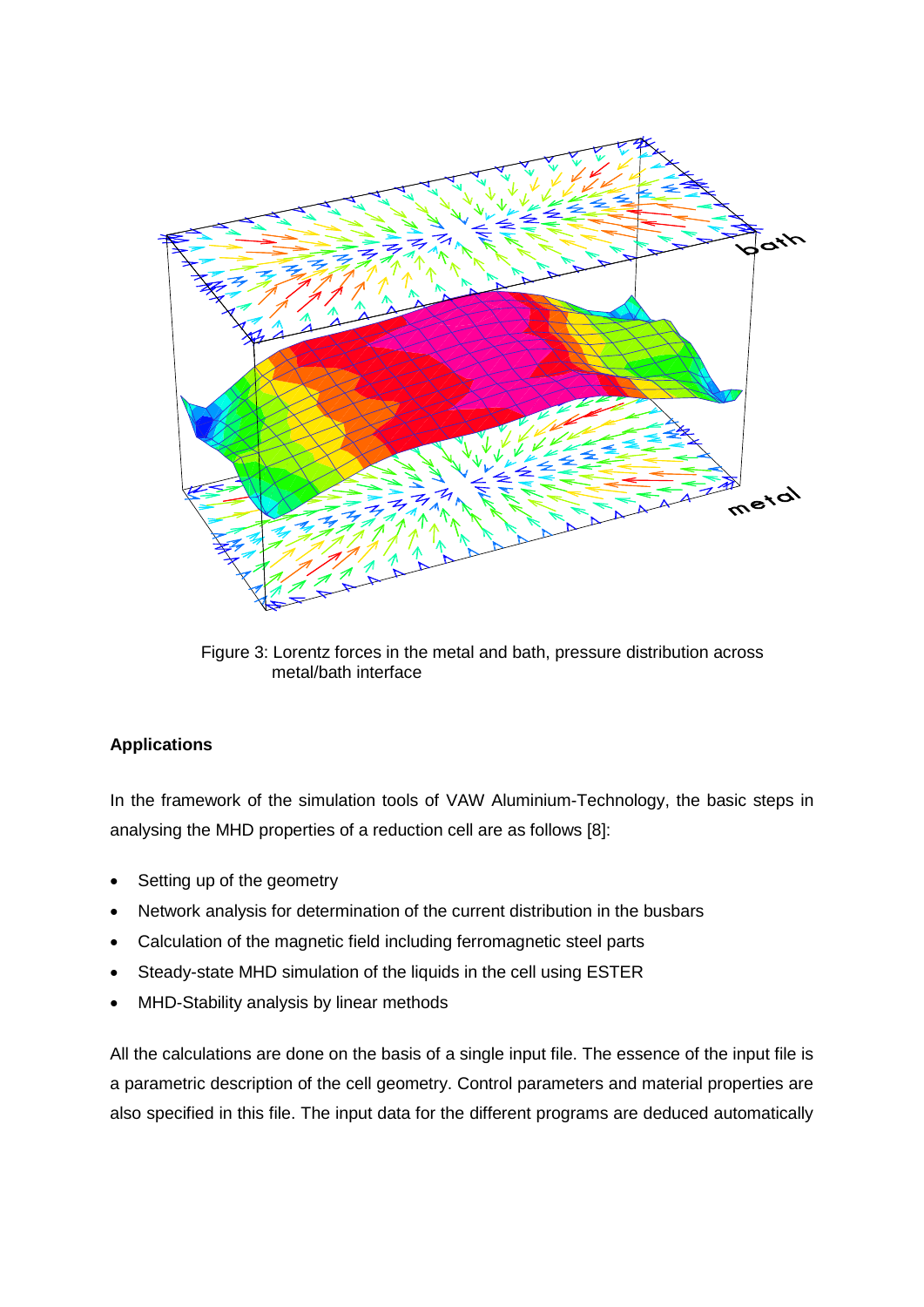

Figure 4: Electrical potential and electrical current density - sectional view

form this configuration file. From the configuration file and the result of the magnetic field calculation a pre-processor generates the q1 file for ESTER together with different input files which specify the boundary conditions. If required a pre-processor derives boundary conditions for the MHD-Stability analysis from the ESTER run.

This data organisation guaranties consistency between the different simulations and allows the investigation of a huge number of variants on the search for the optimum magnetic field.

For illustrating a typical steady-state magnetohydrodynamic simulation, ESTER was applied to a 170 kA reduction cell. As a result of the calculation Fig. 3 shows the *Lorentz forces* in the molten metal and electrolyte and in between the pressure difference across the metal/bath interface. The maximum forces are of the order of 100 N. Differences of the force fields in the metal and bath resulting from differences in the current distributions can be observed. The electrical potential and the belonging electrical current density for a crosssection of the cell is given in Fig. 4. The force fields and the pressure distribution give rise to the velocity pattern of the metal and bath and of the metal/bath interface contour displayed in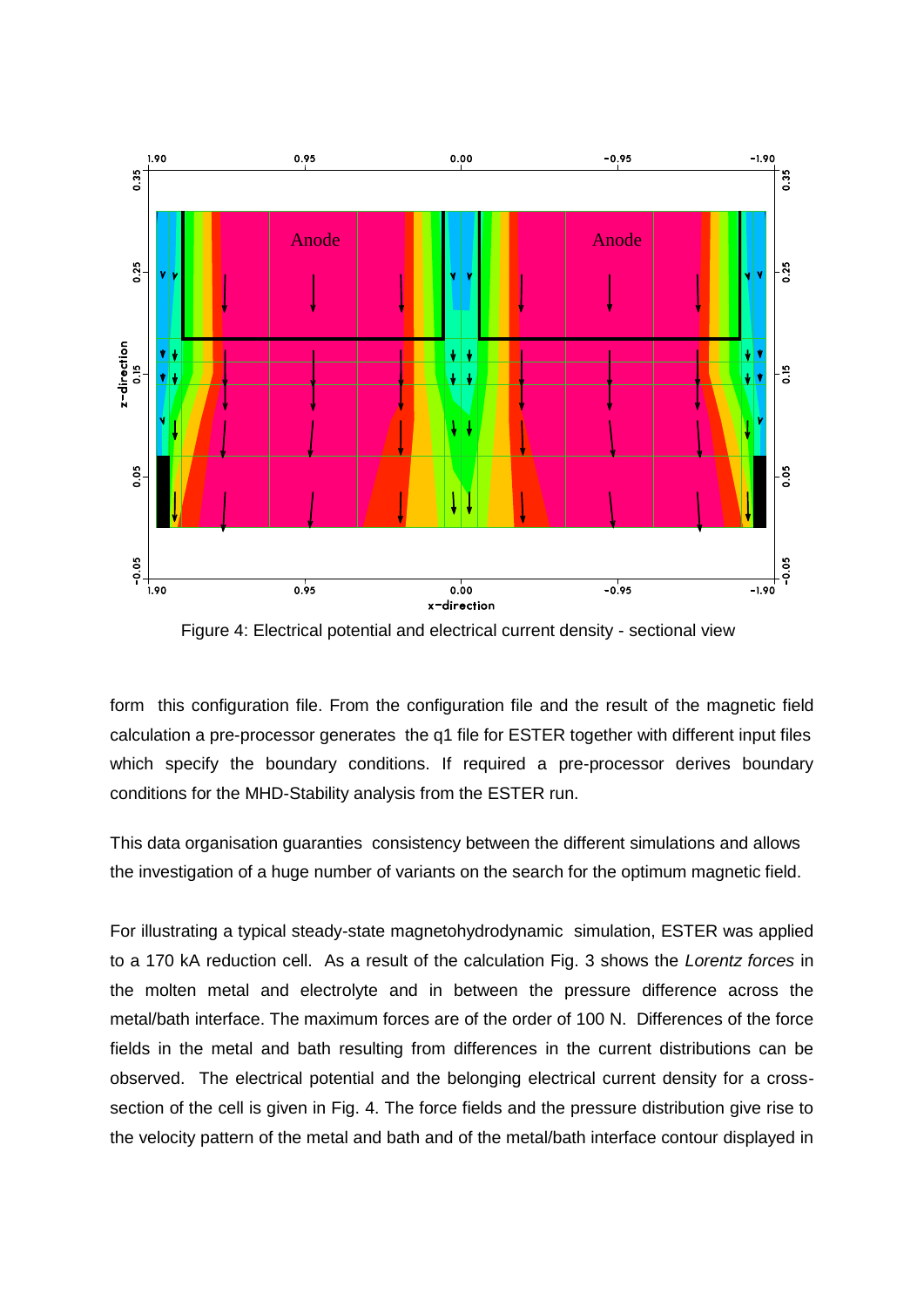

Figure 5: Flow field in the metal and bath and metal/bath interface contour

Fig 5. The flow field in the metal as well as in the bath is dominated by two eddies. Some smaller eddies occur at the boundaries. The mean velocities are about 8 cm/sec, the maximum speed goes up to 20 cm/sec. The metal pad heaving is around 5 cm.

The calculation takes just a few minutes on our computing environment. For convergence no more than 700 sweeps are necessary.

The next example demonstrates a more sophisticated application. It is part of a project for optimisation of an anode set pattern [7]. The replacement of spent anodes is one of the most disturbing operation for the reduction process. Often MHD instabilities occur just after the setting of a new anode. In general it takes several hours or even days until a new set anode has the full current load. At the moment when the next anode is changed the previous changed anode has not yet the full current pick-up. If the newly changed anodes are close together one can therefore expect a more severe disturbance to the magnetohydrodynamics of the cell. For that reason it is important to find an anode set pattern that gives on average the lowest disturbance to the cell. As a measure the tendency to build up MHD instabilities was analysed. The input for the MHD stability analysis namely the anode-cathode distribution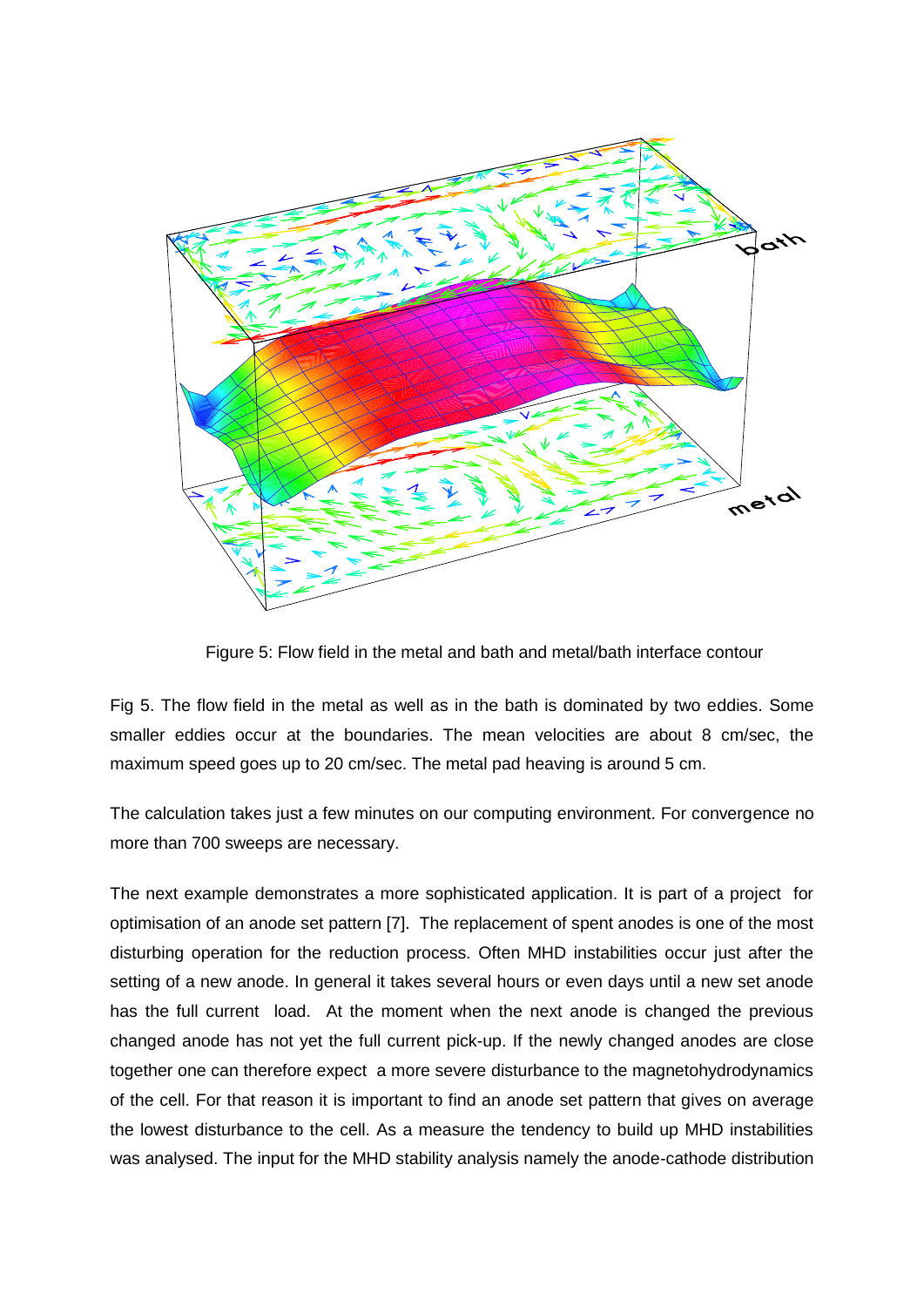(the distance between metal surface and anode bottom) just after anode changing was derived from ESTER calculations.

For a complete anode set cycle the distribution of the anode-cathode distance and the flow field pattern is shown in Fig 6. For each anode change the following calculations were done:

- Steady-state simulation just before the anode change
- Steady-state simulation just after the insertion of the new anode

For the first run the burn-off flag of the ESTER input was activated. This option effects that all the anodes have the same distances to the metal surface. After a certain time of operation the shape of the anode bottoms follow the shape of the metal/bath interface due to the selfregulating mechanism of anode carbon consumption and anode current pick-up. The anode currents were set according to their individual age.

The second calculation restarts from the steady-state of the first run but with a deactivated anode burn-off flag. This means that now the heights of all anodes are fixed. This reflects the situation just after the anode change.

For the new set anode a nominal current of 10 % was assumed. As a consequence a complete redistribution of the currents takes place accompanied by a change of the metal/bath interface and the fluid flow. The redistribution of the anode-cathode distribution and the changed flow field for one possible anode set is shown in Figure 7. On the search for the optimum anode set pattern a huge number of such calculations have to be done.

## **Conclusion**

The examples demonstrate that ESTER is a well suited basis for the simulation of the MHD phenomena in reduction cells. By additional ground coding ESTER can be adapted for special needs.

For steady-state applications good convergence is in general achieved and the results do not depend sensitively on the grid size. This together with a pre- and post-processing software for generating the input and preparing the output enables the use of ESTER as a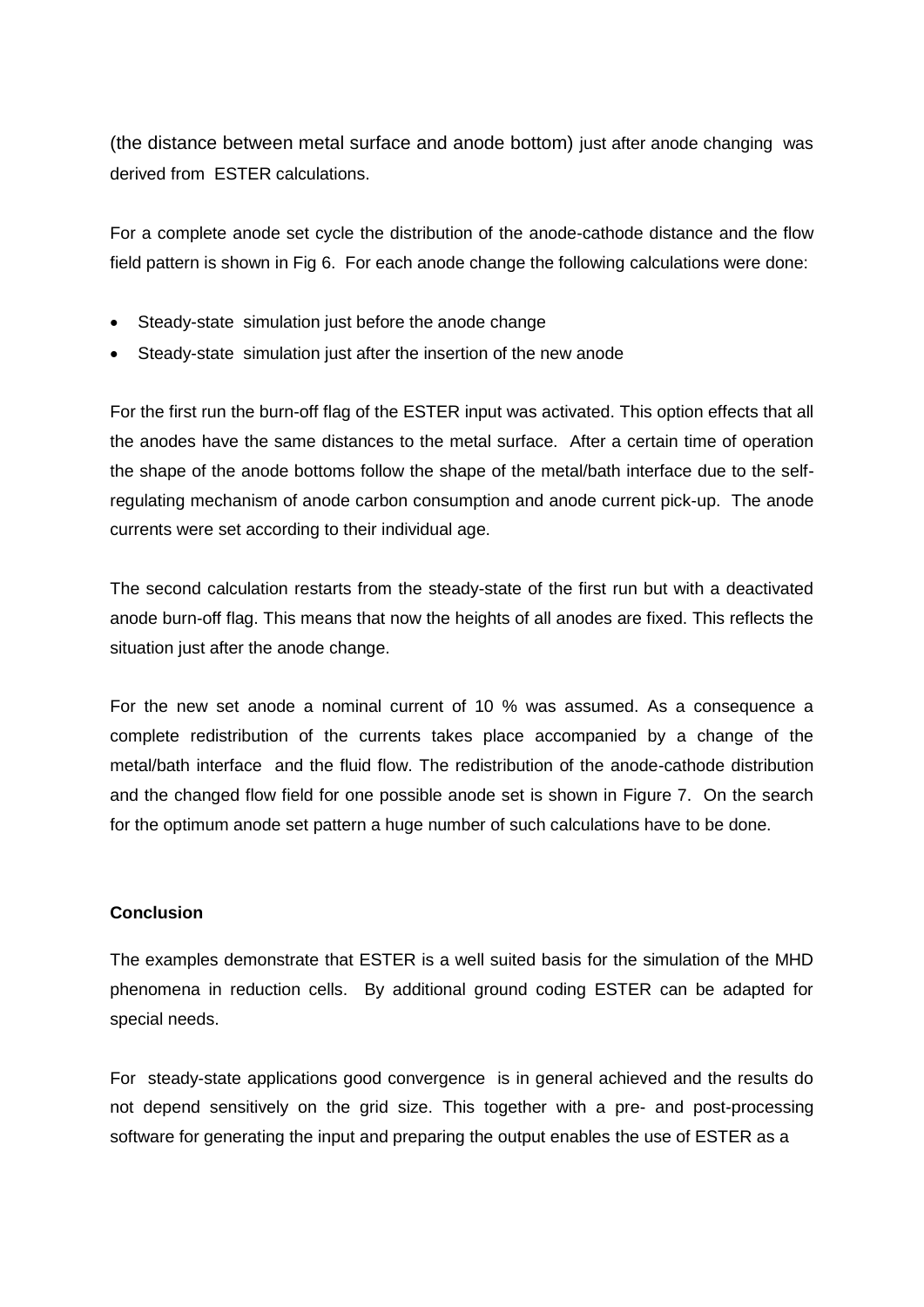

Figure 6: Anode-cathode distance distribution and fluid flow in the metal during a complete anode set cycle (rectangles indicate position of the new anode)